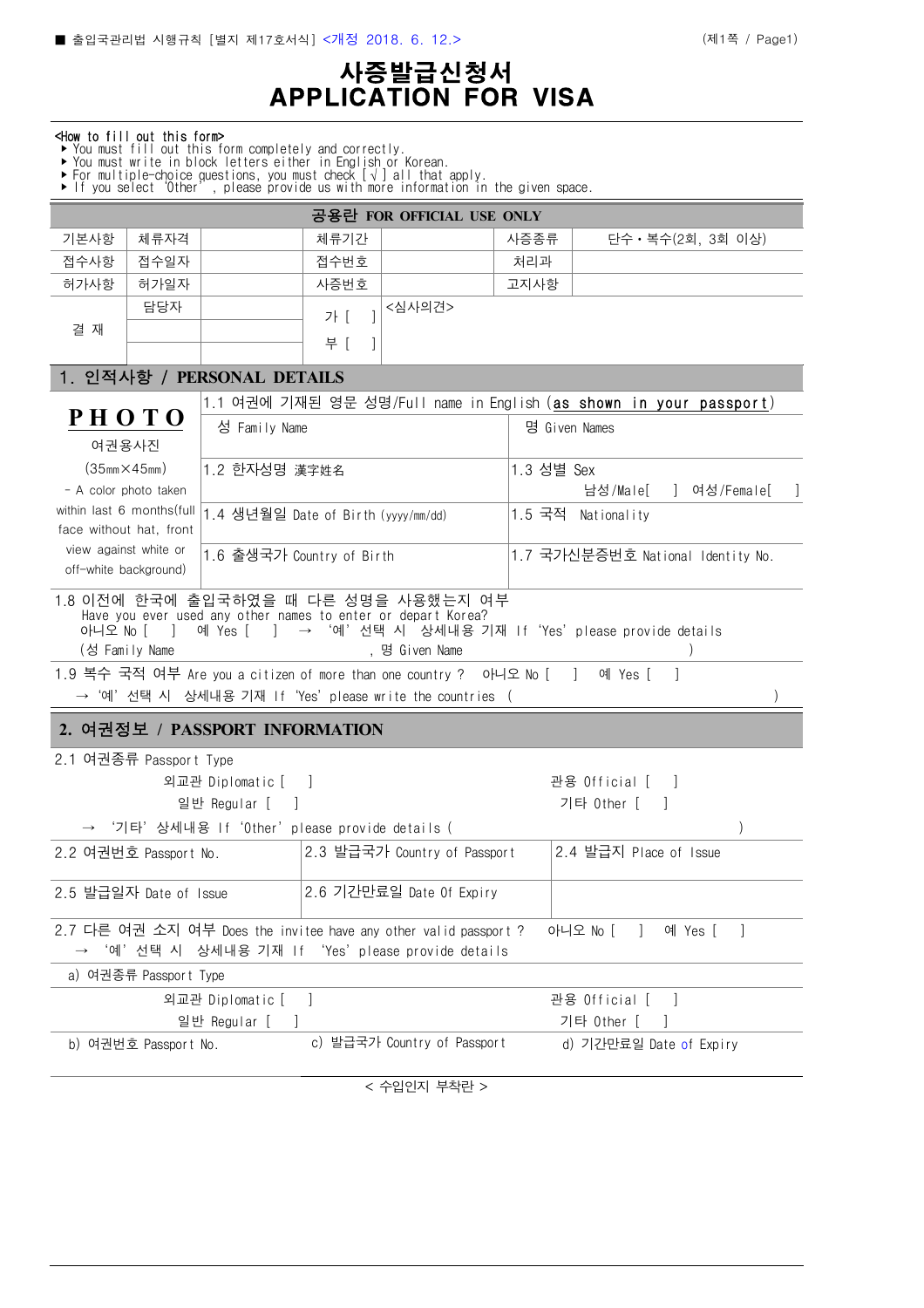| 3. 연락처 / CONTACT INFORMATION                                                          |                                                                                                               |  |  |  |
|---------------------------------------------------------------------------------------|---------------------------------------------------------------------------------------------------------------|--|--|--|
| 3.1 본국 주소 Address in Your Home Country                                                |                                                                                                               |  |  |  |
| address                                                                               | 3.2 현 거주지 Current Residential Address *현 거주지가 본국 주소와 다를 경우 기재 / Write if it is different from the above       |  |  |  |
| 3.3 휴대전화 Cell Phone No. 3.4 일반전화 Telephone No. 3.5 이메일 E-mail                         |                                                                                                               |  |  |  |
| 3.6 비상시 연락처 Emergency Contact Information                                             |                                                                                                               |  |  |  |
| a) 성명 Full Name in English                                                            | b) 거주국가 Country of Residence                                                                                  |  |  |  |
| c) 전화번호 Telephone No.                                                                 | d) 관계 Relationship to you                                                                                     |  |  |  |
| 4. 혼인사항 및 가족사항 / MARITAL STATUS AND FAMILY DETAILS                                    |                                                                                                               |  |  |  |
| 4.1 현재 혼인사항 Current Marital Status                                                    |                                                                                                               |  |  |  |
| 기혼 Married [<br>$\blacksquare$                                                        | 이혼 Divorced [   ]<br>미혼 Single [<br>$\blacksquare$                                                            |  |  |  |
| spouse                                                                                | 4.2 배우자 인적사항 Personal Information of Your Spouse *기혼으로 표기한 경우에만 기재 If Married' please provide details of your |  |  |  |
| a) 성 Family Name (in English)                                                         | b) 명 Given Names (in English)                                                                                 |  |  |  |
| c) 생년월일 Date of Birth (yyyy/mm/dd)                                                    | d) 국적 Nationality                                                                                             |  |  |  |
| e) 거주지 Residential Address                                                            | f) 연락처 Contact No.                                                                                            |  |  |  |
| 4.3 자녀 유무 Do you have children?                                                       |                                                                                                               |  |  |  |
| 없음 No [ ]                                                                             | 있음 Yes [ ]<br>자녀수 Number of children [                                                                        |  |  |  |
| 5. 학력 / EDUCATION                                                                     |                                                                                                               |  |  |  |
| 5.1 최종학력 What is the highest degree or level of education the invitee has completed ? |                                                                                                               |  |  |  |
| 석사/박사 Master's /Doctoral Degree [ ]                                                   | 대졸 Bachelor's Degree [                                                                                        |  |  |  |
| 고졸 High School Diploma [                                                              | 기타 Other [                                                                                                    |  |  |  |
| '기타'선택 시 상세내용 기재 If 'Other'please provide details (                                   |                                                                                                               |  |  |  |
| 5.2 학교명 Name of School                                                                | 5.3 학교 소재지 Location of School(city/province/country)                                                          |  |  |  |
| 6. 직업 / EMPLOYMENT                                                                    |                                                                                                               |  |  |  |
| 6.1 직업<br>Current personal circumstances                                              |                                                                                                               |  |  |  |
| 사업가 Entrepreneur [<br>$\blacksquare$                                                  | 직장인 Employed [<br>자영업자 Self-Employed [                                                                        |  |  |  |
| 공무원 Civil Servant [                                                                   | 학생 Student [<br>퇴직자 Retired [                                                                                 |  |  |  |
| 무직 Unemployed [<br>$\overline{\phantom{0}}$                                           | 기타 Other [                                                                                                    |  |  |  |
| '기타'선택 시 상세내용 기재 If'Other'please provide details (                                    |                                                                                                               |  |  |  |
| 6.2. 직업 상세정보 Employment Details                                                       |                                                                                                               |  |  |  |
| a) 회사/기관/학교명 Name of Company/Institute/School                                         | b) 직위/과정 Position/Course                                                                                      |  |  |  |
| c) 회사/기관/학교 주소 Address of Company/Institute/School                                    | d) 전화번호 Telephone No.                                                                                         |  |  |  |

210㎜×297㎜[백상지(80g/㎡) 또는 중질지(80g/㎡)]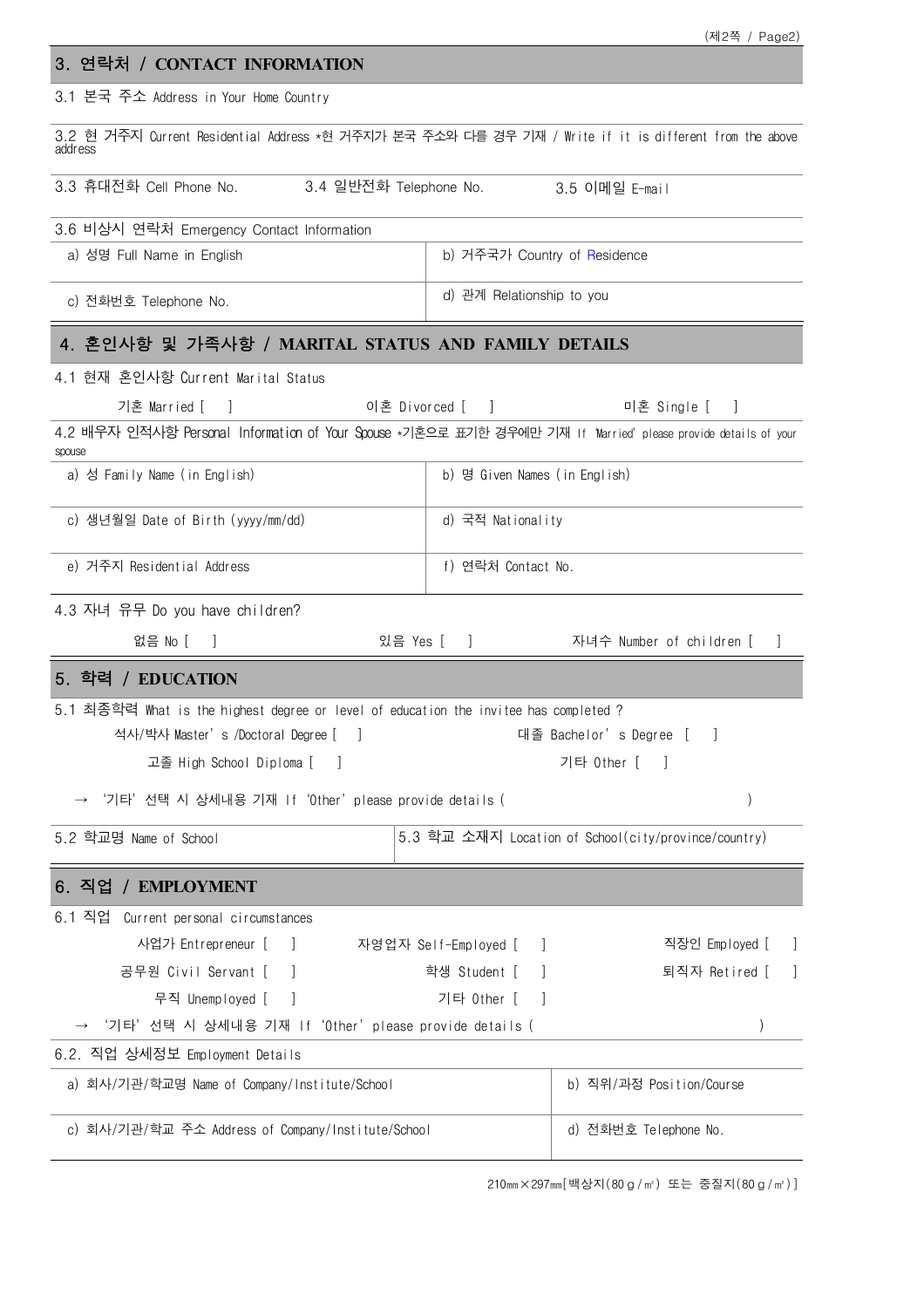|                                                                                                                                            |                                                   |                                      |             |                                                                             | (제3쪽 / Page3)           |  |
|--------------------------------------------------------------------------------------------------------------------------------------------|---------------------------------------------------|--------------------------------------|-------------|-----------------------------------------------------------------------------|-------------------------|--|
| 7. 방문정보 / DETAILS OF VISIT                                                                                                                 |                                                   |                                      |             |                                                                             |                         |  |
| 7.1 입국목적 Purpose of Visit to Korea                                                                                                         |                                                   |                                      |             |                                                                             |                         |  |
| 관광/통과 Tourism/Transit [<br>$\sim$ 1.                                                                                                       | 행사참석/Meeting, Conference [ ]                      |                                      |             |                                                                             | 의료관광 Medical Tourism [  |  |
| 단기상용 Business Trip [ ]                                                                                                                     |                                                   | 유학/연수 Study/Training [               |             |                                                                             | 취업활동 Work [             |  |
| 무역/투자/주재<br>Trade/Investment/Intra-Corporate<br>Transferee [                                                                               | 가족 또는 친지방문 Visiting<br>Family/Relatives/Friends [ |                                      |             |                                                                             | 결혼이민 Marriage Migrant [ |  |
| 외교/공무 Diplomatic/Official [                                                                                                                |                                                   | 기타 Other [ ]                         |             |                                                                             |                         |  |
| → '기타'선택 시 상세내용 기재 If 'Other' please provide details (                                                                                     |                                                   |                                      |             |                                                                             |                         |  |
| 7.2 체류예정기간 Intended Period of Stay                                                                                                         |                                                   |                                      |             | 7.3 입국예정일 Intended Date of Entry                                            |                         |  |
| 7.4 체류예정지(호텔 포함) Address in Korea (including hotels)                                                                                       |                                                   | 7.5 한국 내 연락처 Contact No. in<br>Korea |             |                                                                             |                         |  |
| 7.6 과거 5년간 한국을 방문한 경력 Has the invitee travelled to Korea in the last 5 years ?<br>아니오 No [<br>$\sim$ 1.                                    |                                                   |                                      |             | 예 Yes [ ] → '예'선택 시 상세내용 기재 If 'Yes' please provide details of any trips to |                         |  |
| Korea<br>) 회 times.                                                                                                                        | 최근 방문목적 Purpose of Recent Visit (                 |                                      |             |                                                                             |                         |  |
| 7.7 한국 이외에 괴거 5년간 여행한 국가 Has the invitee travelled outside his/her country of residence, excluding to Korea, in the last 5<br>years?       |                                                   |                                      |             |                                                                             |                         |  |
| ] 예 Yes [ ] → '예'선택 시 상세내용 기재 If 'Yes' please provide details of these trips<br>아니오 No [                                                   |                                                   |                                      |             |                                                                             |                         |  |
| 국가명 Name of Country (in English)                                                                                                           |                                                   | 방문목적 Purpose of Visit                |             | 방문기간 Period of Stay<br>$(yyyy/mm/dd) \sim (yyyy/mm/dd)$                     |                         |  |
|                                                                                                                                            |                                                   |                                      |             |                                                                             |                         |  |
|                                                                                                                                            |                                                   |                                      |             |                                                                             |                         |  |
|                                                                                                                                            |                                                   |                                      |             |                                                                             |                         |  |
|                                                                                                                                            |                                                   |                                      |             |                                                                             |                         |  |
| 7.8. 동반입국 가족 유무 Is the invitee travelling to Korea with any family member ?<br>아니오 No [ ]<br>family members the invitee is travelling with |                                                   |                                      |             | 예 Yes [ ] → '예'선택 시 상세내용 기재 If 'Yes' please provide details of the          |                         |  |
|                                                                                                                                            | 생년월일 Date of Birth                                |                                      | 국적          |                                                                             | 관계 Relationship to the  |  |
| 성명 Full name in English                                                                                                                    | (yyy/mm/dd)                                       |                                      | Nationality |                                                                             | invitee                 |  |
|                                                                                                                                            |                                                   |                                      |             |                                                                             |                         |  |
|                                                                                                                                            |                                                   |                                      |             |                                                                             |                         |  |
|                                                                                                                                            |                                                   |                                      |             |                                                                             |                         |  |
|                                                                                                                                            |                                                   |                                      |             |                                                                             |                         |  |
|                                                                                                                                            |                                                   |                                      |             |                                                                             |                         |  |
| * 참고 : 가족의 범위 - 배우자, 자녀, 부모, 형제<br>Note : Definition of a Family Member - your spouse, father, mother, children, brothers and sisters      |                                                   |                                      |             |                                                                             |                         |  |
| 8. 초청인 정보 / DETAILS OF SPONSOR                                                                                                             |                                                   |                                      |             |                                                                             |                         |  |
| 8.1 초청인/초청회사 Do you have anyone sponsoring you for the visa ?                                                                              |                                                   |                                      |             |                                                                             |                         |  |
| 아니오 No [<br>예 Yes [<br>$\mathbf{1}$                                                                                                        |                                                   |                                      |             | ] → '예' 선택 시 상세내용 기재 If 'Yes' please provide details                        |                         |  |
| a) 초청인/초청회사명 Name of your visa sponsor (Korean, foreign resident in Korea, company, or institute)                                          |                                                   |                                      |             |                                                                             |                         |  |
| b) 생년월일/사업자등록번호 Date of Birth/Business Registration No.<br>c) 관계 Relationship to you                                                       |                                                   |                                      |             |                                                                             |                         |  |
| d) 주소 Address                                                                                                                              |                                                   |                                      |             | e) 전화번호 Phone No.                                                           |                         |  |
|                                                                                                                                            |                                                   |                                      |             |                                                                             |                         |  |

210㎜×297㎜[백상지(80g/㎡) 또는 중질지(80g/㎡)]